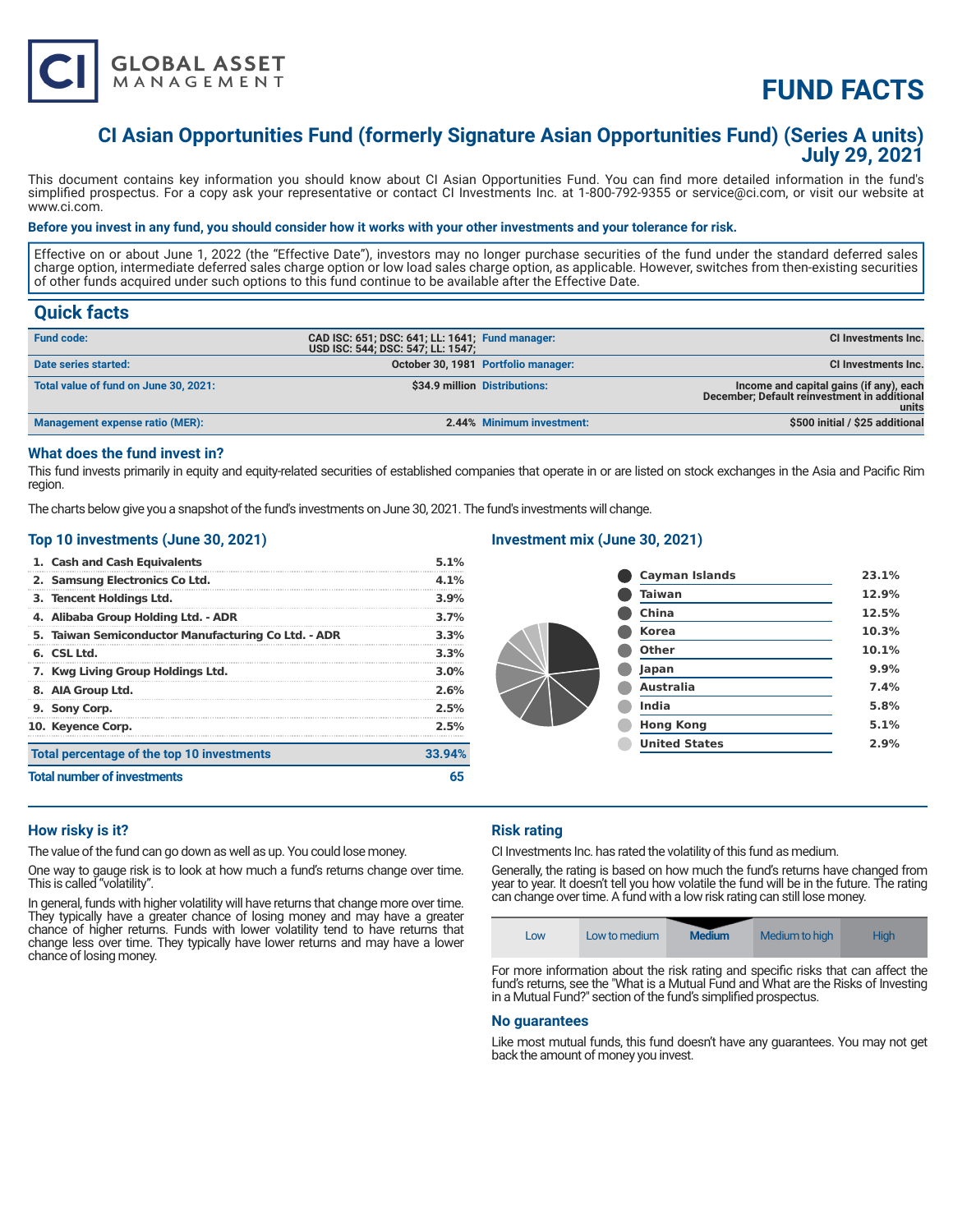# **CI Asian Opportunities Fund (formerly Signature Asian Opportunities Fund) (Series A units)**

### **How has the fund performed?**

This section tells you how Series A securities of the fund have performed over the past 10 calendar years. Returns are after expenses have been deducted. These expenses reduce the fund's returns.

#### **Year-by-year returns**

This chart shows how Series A securities of the fund performed in each of the past 10 calendar years. This fund series dropped in value in 3 of the last 10 calendar years. The range of returns and change from year to year can help you assess how risky the fund has been in the past. It does not tell you how the fund will perform in the future.



#### **Best and worst 3-month returns**

This table shows the best and worst returns for Series A securities of the fund in a 3- month period over the past 10 calendar years. The best and worst 3-month returns could be higher or lower in the future. Consider how much of a loss you could afford to take in a short period of time.

|                    | <b>Return</b> | 3 months ending | If you invested \$1,000 at the beginning of the period |
|--------------------|---------------|-----------------|--------------------------------------------------------|
| <b>Best return</b> | 16.7%         | August 31, 2020 | Vour investment would be \$1,167.                      |
| Worst return       | $-10.6\%$     | March 31, 2020  | Your investment would be \$894.                        |

#### **Average return**

As at June 30, 2021, a person who invested \$1,000 in this series of units of the fund 10 years ago now has \$2,172. This works out to an annual compound return of 8.1%.

# **Who is this fund for?**

#### **This fund may be suitable for you if you:**

- want to invest in companies in Asia and the Pacific Rim
- are investing for the medium and/or long term<br>• can telerate medium risk
- can tolerate medium risk

#### **A word about tax**

In general, you'll have to pay income tax on any money you make on a fund. How much you pay depends on the tax laws of where you live and whether you hold the fund in a registered plan, such as a Registered Retirement Savings Plan or a Tax-Free Savings Account.

Keep in mind that if you hold your fund in a non-registered account, fund distributions are included in your taxable income, whether you get them in cash or have them reinvested.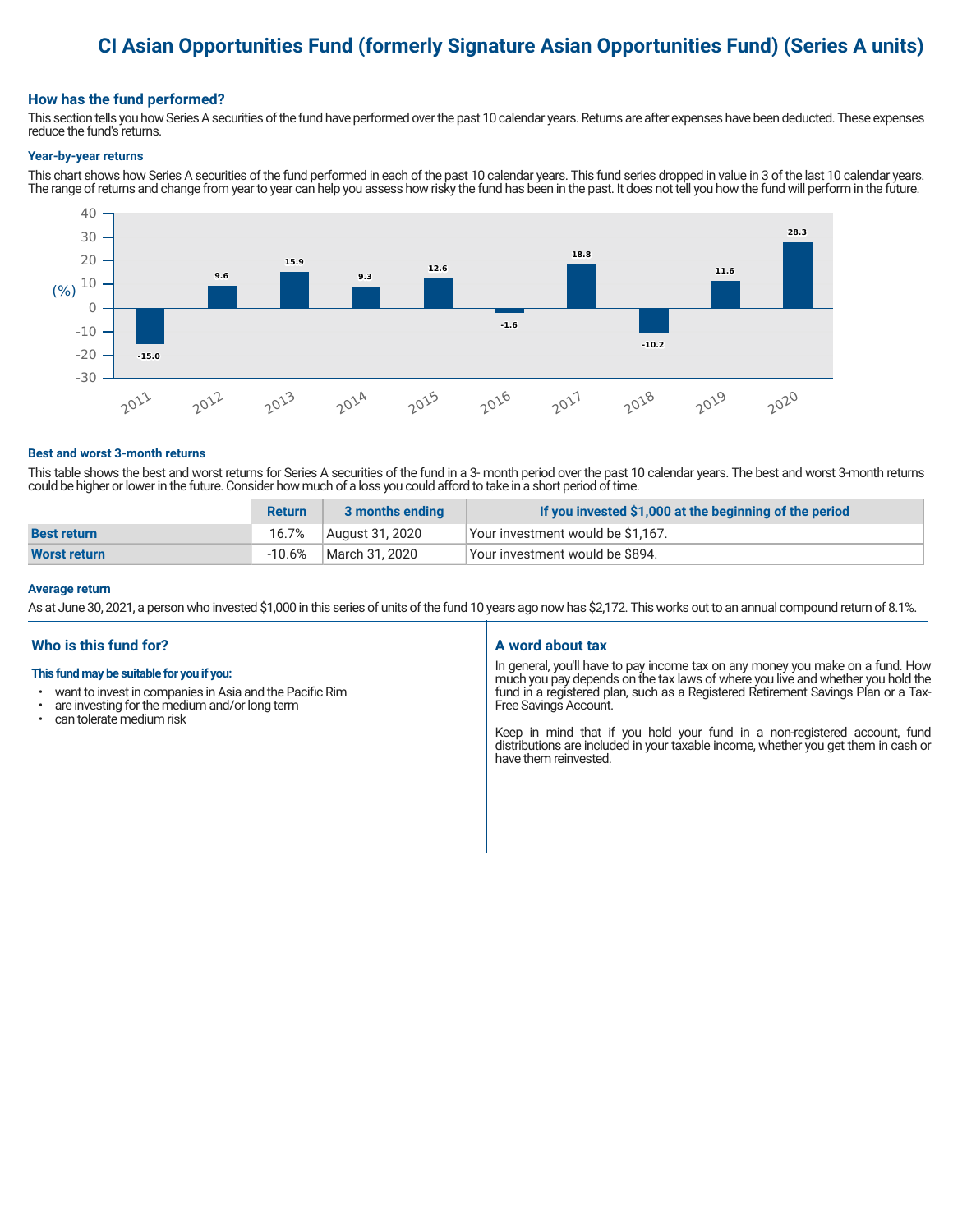# **CI Asian Opportunities Fund (formerly Signature Asian Opportunities Fund) (Series A units)**

### **How much does it cost?**

The following tables show the fees and expenses you could pay to buy, own and sell Series A securities of the fund. The fees and expenses — including any commissions — can vary among series of a fund and among funds. Higher commissions can influence representatives to recommend one investment over another. Ask about other funds and investments that may be suitable for you at a lower cost.

#### **1. Sales charges**

You may have to choose a sales charge option when you buy Series A securities of the fund. Ask about pros and cons of each option.

| What you pay                           |                                                      | <b>How it works</b>                                                                                                                                                                                                                                                               |  |
|----------------------------------------|------------------------------------------------------|-----------------------------------------------------------------------------------------------------------------------------------------------------------------------------------------------------------------------------------------------------------------------------------|--|
| in percent $(\%)$                      | in dollars<br>$(\$)$                                 |                                                                                                                                                                                                                                                                                   |  |
| Initial sales charge                   |                                                      |                                                                                                                                                                                                                                                                                   |  |
| 0 to 5.0% of the amount you buy        | \$0 to<br>$$50.00$ on<br>every<br>\$1,000 you<br>pay | You and your representative decide on the rate.<br>٠<br>The initial sales charge is deducted from the amount you buy. It goes to your representative's firm as a commission.<br>$\bullet$                                                                                         |  |
| <b>Standard deferred sales charges</b> |                                                      |                                                                                                                                                                                                                                                                                   |  |
| If you sell within:                    | \$0 to<br>\$55.00 on                                 | The standard deferred sales charge is a set rate and is deducted from the amount you sell based on the initial cost and<br>number of those securities.                                                                                                                            |  |
| 5.5%<br>1 year of buying               | every<br>\$1,000 of                                  | When you buy the fund, we pay your representative's firm a commission of 5%. Any standard deferred sales charge you pay<br>$\bullet$<br>when you sell the fund goes to us.                                                                                                        |  |
| 5.0%<br>2 years of buying              | original<br>cost you                                 | You can sell up to 10% of your securities each year without paying a standard deferred sales charge subject to certain<br>$\bullet$<br>restrictions ("10% free redemption right"). Your 10% free redemption right is reduced by the equivalent number of securities               |  |
| 5.0%<br>3 years of buying              | sell                                                 | you would have received if you had reinvested any cash distributions you received during the calendar year. If you exercised<br>your 10% redemption right and redeem your securities before the standard deferred sales charge schedule has expired, your                         |  |
| 4.0%<br>4 years of buying              |                                                      | standard deferred sales charge on a full redemption would be the same as if you had not redeemed securities under your<br>10% free redemption right.                                                                                                                              |  |
| 4.0%<br>5 years of buying              |                                                      | If you hold the fund in a non-registered account, if applicable, you can ask to receive cash distributions which are not                                                                                                                                                          |  |
| 3.0%<br>6 years of buying              |                                                      | subject to standard deferred sales charges.<br>You can switch between standard deferred sales charge funds at any time without paying this sales charge. The standard                                                                                                             |  |
| 2.0%<br>7 years of buying              |                                                      | deferred sales charge schedule will be based on the date you bought securities of the first fund and the rates and duration<br>of such schedule shall continue to apply.                                                                                                          |  |
| 0.0%<br>After 7 years                  |                                                      | Your securities will be converted into the initial sales charge option after the expiry of the standard deferred sales charge<br>$\bullet$<br>schedule if you qualify for CI Prestige (and if available for your securities) and such securities will participate in CI Prestige. |  |
|                                        |                                                      |                                                                                                                                                                                                                                                                                   |  |
| Low-load sales charges                 |                                                      |                                                                                                                                                                                                                                                                                   |  |
| If you sell within:                    | \$0 to<br>$$30.00$ on                                | The low-load sales charge is a set rate and is deducted from the amount you sell based on the initial cost and number of<br>those securities.<br>When you buy the fund, we pay your representative's firm a commission of up to 2.5%. Any low-load sales charge you pay           |  |
| 1 year of buying<br>3.0%               | every<br>\$1,000 of                                  | when you sell the fund goes to us.                                                                                                                                                                                                                                                |  |
| 2.5%<br>2 years of buying              | original<br>cost you                                 | If you hold the fund in a non-registered account, if applicable, you can ask to receive cash distributions which are not<br>subject to low-load sales charges.                                                                                                                    |  |
| 2.0%<br>3 years of buying              | sell                                                 | You can switch between low-load sales charge funds at any time without paying this sales charge. The low-load sales<br>charge schedule will be based on the date you bought securities of the first fund and the rates and durati                                                 |  |
| 0.0%<br>After 3 years                  |                                                      | schedule shall continue to apply.                                                                                                                                                                                                                                                 |  |
|                                        |                                                      | Your securities will be converted into the initial sales charge option after the expiry of the low-load sales charge schedule if<br>you qualify for CI Prestige (and if available for your securities) and such securities will p                                                 |  |